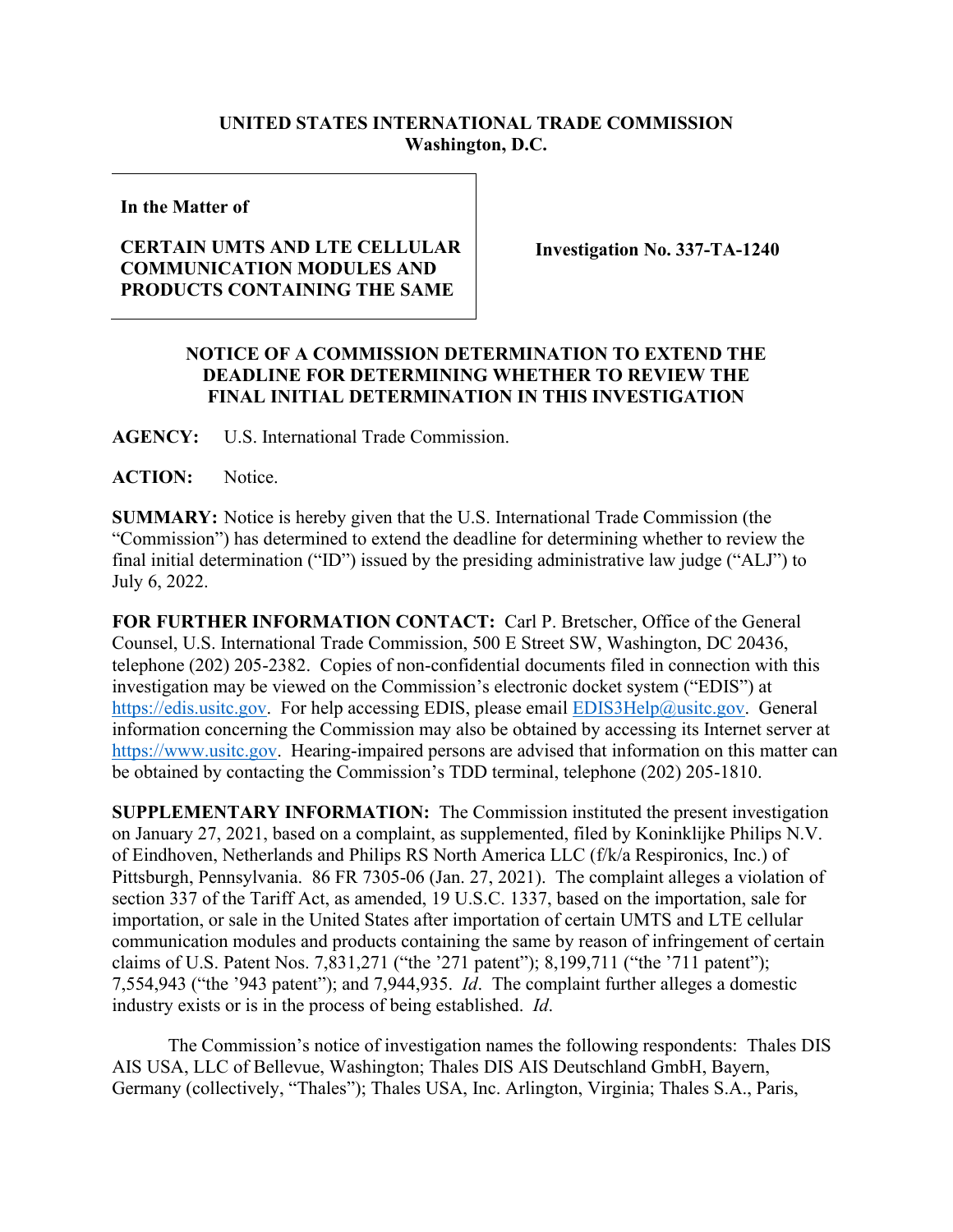France; Telit Wireless Solutions, Inc. of Durham, North Carolina; Telit Communications PLC, London, United Kingdom; Quectel Wireless Solutions Co., Ltd., Shanghai, China; CalAmp Corp. of Irvine, California; Xirgo Technologies, LLC of Camarillo, California; Laird Connectivity, Inc. of Akron, Ohio (all collectively, "Respondents"). *Id*. at 7306. The Office of Unfair Import Investigations ("OUII") is also named as a party to this investigation. *Id*.

The presiding ALJ held an evidentiary hearing from October 8-13, 2021. The parties filed their opening post-hearing briefs on October 29, 2021, and their post-hearing reply briefs on November 15, 2021.

On April 1, 2022, the presiding ALJ issued the final ID at issue finding no violation of Section 337 with respect to any of the four asserted patents. In summary, the final ID finds that Philips failed to prove that any of the asserted claims of the four asserted patents is infringed, directly or indirectly, by any of the Respondents. The ID further finds that Philips failed to prove that it satisfied the technical prong of the domestic industry requirement with respect to any of the four asserted patents. The ID further finds that asserted claim 9 of the '711 patent is invalid as indefinite and asserted claims 9 and 12 are invalid as obvious. The ID further finds that asserted claims 1-8 of the '271 patent are invalid as indefinite and for lack of sufficient written description. The ID finds that claim 12 of the '943 patent is invalid as indefinite. The ID further finds that all four asserted patents are unenforceable under a doctrine of implied waiver, but it rejects Respondents' proposed defenses of express and implied licenses and equitable estoppel.

On April 13, 2022, Philips filed a petition for review of certain no-violation findings in the final ID. On April 15, 2022, Thales filed a contingent petition to review certain findings in the final ID.

On April 15, 2022, the presiding ALJ issued a recommended determination on remedy and bonding.

On April 21, 2022, OUII filed a combined response opposing both parties' petitions for review. On April 21, 2022, Respondents filed their opposition to Philips' petition for review. On April 25, 2022, Philips filed its opposition to Thales' contingent petition for review.

On May 16, 2022, Philips and Thales filed public interest statements pursuant to Commission Rule 210.50(a)(4) (19 CFR 210.50(a)(4)). The Commission also received public interest statements from a number of third parties as well as from interested individuals in response to the post-RD Federal Register notice, including: ResMed Corp. (May 13, 2022); the American Sleep Apnea Association (May 16, 2022); App Association (May 16, 2022); Continental Automotive Systems, Inc., Denso Corporation, Bury S.p.z.o.o, the Alliance for Automotive Innovation, and the European Association of Auto Suppliers (May 16, 2022); Congressmen Scott H. Peters and Congressman Bryan G. Steil (May 16, 2022); Federal Trade Commission Chair Lina M. Khan and Commissioner Rebecca Kelly Slaughter (May 16, 2022); Professor Michael A. Carrier (May 16, 2022); Dr. Kathleen Sarmiento, M.D (May 16, 2022); Dr. Patrick J. Strollo, Jr., MD (May 8, 2022), Dr. Sanjay R. Patel, MD (May 5, 2022), and Dr. Sunil Sharma, M.D., Dr. Robert Stansbury, M.D., and Chris Pham, D.O. of the West Virginia University Sleep Evaluation Center (May 3, 2022). 87 FR 23884 (April 21, 2022).